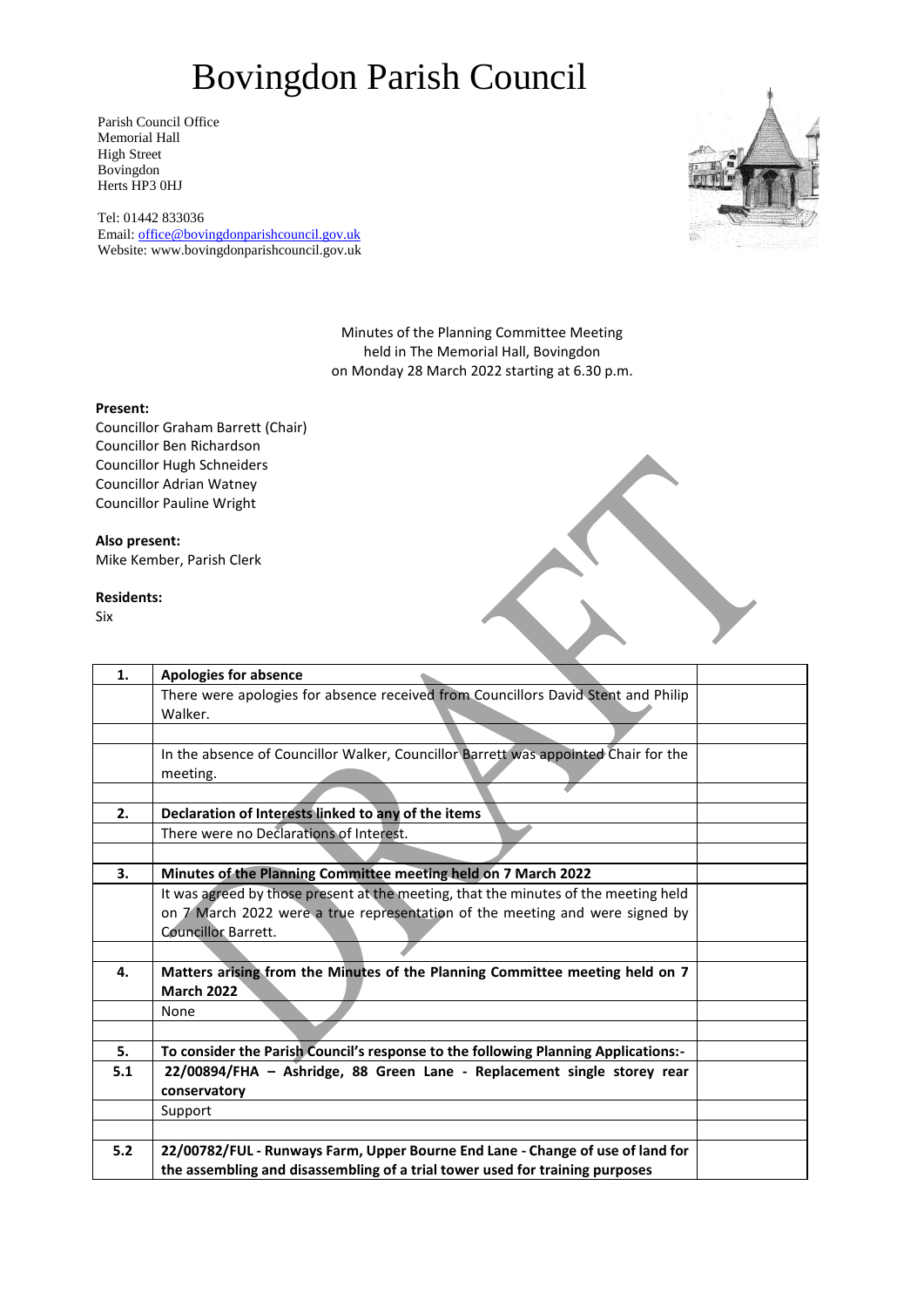Parish Council Office Memorial Hall High Street Bovingdon Herts HP3 0HJ

Tel: 01442 833036 Email: [office@bovingdonparishcouncil.gov.uk](mailto:office@bovingdonparishcouncil.gov.uk) Website: www.bovingdonparishcouncil.gov.uk

|     | Support, but our preference would be the grant of a further temporary permission.                                                                                                                                                                                                                                                                                                       |  |
|-----|-----------------------------------------------------------------------------------------------------------------------------------------------------------------------------------------------------------------------------------------------------------------------------------------------------------------------------------------------------------------------------------------|--|
|     |                                                                                                                                                                                                                                                                                                                                                                                         |  |
| 5.3 | 22/00779/RES - Nursery Kenwood Farm, Flaunden Lane - Submission of reserved<br>matters (Landscaping) attached to Planning Permission 21/01092/OUT - (Removal<br>of existing Poly Tunnels/ Green Houses; Removal of Coffee Shop, Gift Shop.<br>Construction of 2 Detached Eco Homes, on the existing hard standing.)                                                                     |  |
|     | No comment regarding the landscaping. However, we have been advised that there<br>is a dispute over the right of access.                                                                                                                                                                                                                                                                |  |
|     |                                                                                                                                                                                                                                                                                                                                                                                         |  |
| 5.4 | 22/00695/OUT - Pastures, Vicarage Lane - Demolition of existing property.<br>Construction of 5 x 4 bedroom detached homes                                                                                                                                                                                                                                                               |  |
|     | Object - our comments remain the same as made at our Planning meeting held on 5<br>January 2022. Namely - Object, site is Green Belt. In addition, access, loss of habitat,<br>over development and Not infill. Proposal is totally out of keeping for this location.<br>We would also add that it would cause harm and have a detrimental effect on the<br>openness of the Green Belt. |  |
|     |                                                                                                                                                                                                                                                                                                                                                                                         |  |
| 5.5 | 22/00554/FUL - 6 Hyde Meadows - Demolition of side extension and garage.<br>Proposed new 3 bed dwelling                                                                                                                                                                                                                                                                                 |  |
|     | Object - inappropriate and over development. Out of keeping with neighbouring<br>properties. Only one crossover to No 6 and not to the proposed new building.<br>Development detrimental to any future occupier of No. 6.                                                                                                                                                               |  |
|     |                                                                                                                                                                                                                                                                                                                                                                                         |  |
| 5.6 | 22/00637/LDP - Bovingdon Grange, Bovingdon Green - First floor side extension to<br>house domestic access lift to first floor                                                                                                                                                                                                                                                           |  |
|     | Support                                                                                                                                                                                                                                                                                                                                                                                 |  |
|     |                                                                                                                                                                                                                                                                                                                                                                                         |  |
| 5.7 | 22/00578/FUL - Shothanger House, Box Lane - Construction of a new dwelling,<br>including a new vehicle access, demolition of existing outbuildings and cessation<br>of existing vehicle repair and sales business                                                                                                                                                                       |  |
|     | No comment but should the Borough Council be minded to approve the application<br>then we would ask for improvements in the landscaping to be agreed with the<br>applicant to create a more open vista of the adjoining countryside.                                                                                                                                                    |  |
| 5.8 | 22/00364/FHA - 3 Arden Close - Single storey front and rear extension and loft<br>conversion                                                                                                                                                                                                                                                                                            |  |
|     | Not a valid application. Application No. 21/04784/FHA refers.                                                                                                                                                                                                                                                                                                                           |  |
|     |                                                                                                                                                                                                                                                                                                                                                                                         |  |
| 5.9 | 22/00553/FHA - 6 Hyde Meadows - Proposed single storey front and rear<br>extensions                                                                                                                                                                                                                                                                                                     |  |
|     | Object - over development and out of keeping with street scene.                                                                                                                                                                                                                                                                                                                         |  |
|     |                                                                                                                                                                                                                                                                                                                                                                                         |  |
| 6.  | To note the outcome of planning applications considered by Dacorum Borough<br>Council :-                                                                                                                                                                                                                                                                                                |  |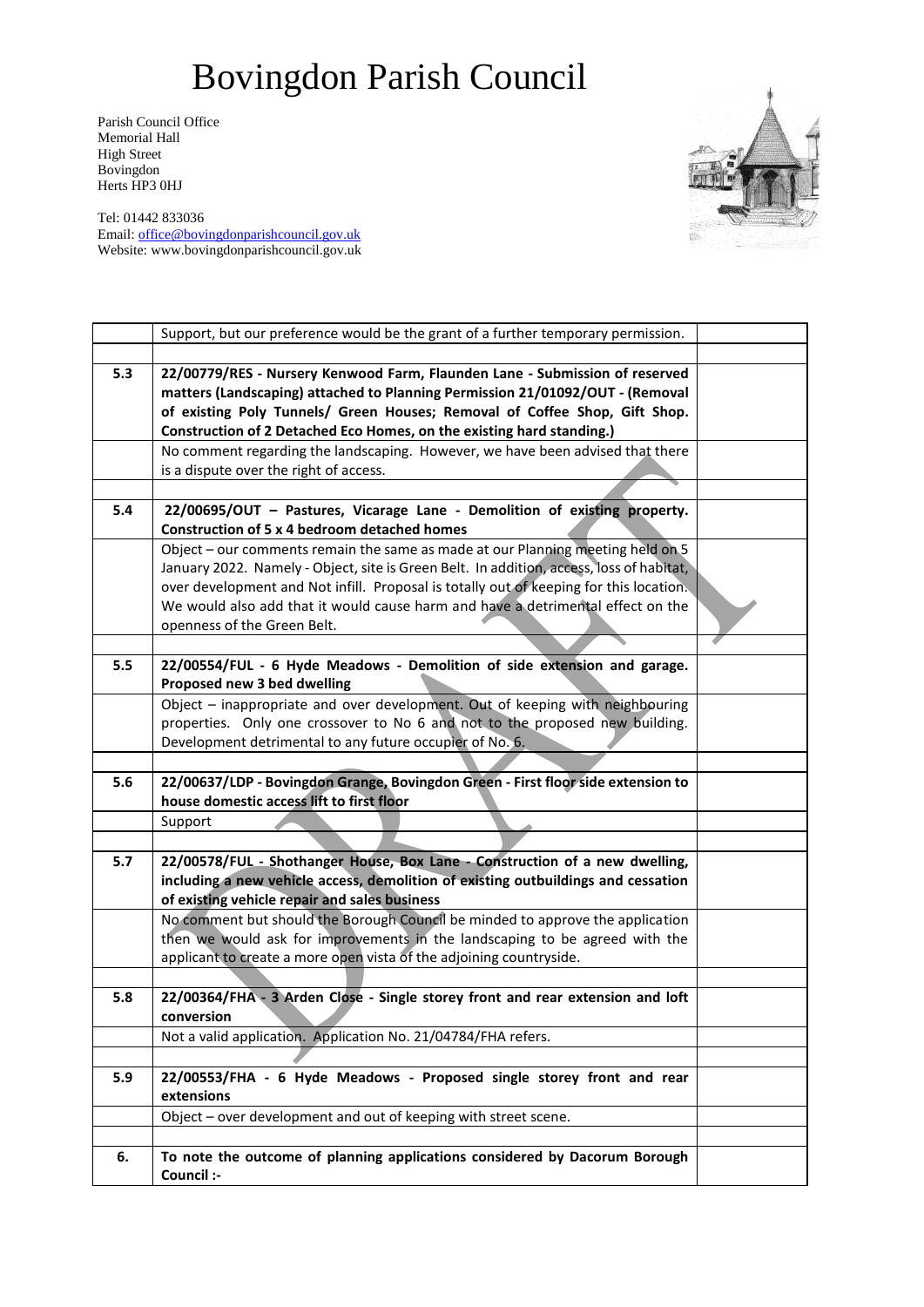Parish Council Office Memorial Hall High Street Bovingdon Herts HP3 0HJ



Tel: 01442 833036 Email: [office@bovingdonparishcouncil.gov.uk](mailto:office@bovingdonparishcouncil.gov.uk) Website: www.bovingdonparishcouncil.gov.uk

| 6.1   | 22/00267/DRC - 45 - 46 Chesham Road - Details as required by conditions 3 (external<br>materials, 4 (hard and soft landscaping, 5 (highways works) 11 (charging points) and |  |
|-------|-----------------------------------------------------------------------------------------------------------------------------------------------------------------------------|--|
|       | 18 (biodiversity mitigation) attached to planning permission 21/01483/FUL<br>(Demolition of existing bungalows, construction of 8 semi-detached houses and                  |  |
|       | associated access, parking and landscaping.) - GRANTED (BPC No Comment)                                                                                                     |  |
|       |                                                                                                                                                                             |  |
| 6.2   | 22/00314/FHA - 6 Pembridge Close - Single storey rear extension - GRANTED (BPC<br>Support))                                                                                 |  |
|       |                                                                                                                                                                             |  |
| 6.3   | 21/04111/LDE - The Stables, Rose Farm, Water Lane - Existing use as a 2 bed<br>residential property - REFUSED (BPC Object)                                                  |  |
|       |                                                                                                                                                                             |  |
| 6.4   | 22/00764/NMA - Garages Opp. Flats 1 & 2, Buttercup House, 33 High Street - Non                                                                                              |  |
|       | material amendment to planning permission 20/01941/FUL - (Demolition of existing<br>lock-up garages and construction of new garages with a one bed dwelling above.) -       |  |
|       | <b>GRANTED</b>                                                                                                                                                              |  |
|       |                                                                                                                                                                             |  |
| 6.5   | 22/00765/NMA - Flat 1, Buttercup House, 33 High Street - Non material amendment                                                                                             |  |
|       | to planning permission 20/01940/FUL - (Demolition of existing external stores and                                                                                           |  |
|       | construction of new one bedroom dwelling) - GRANTED                                                                                                                         |  |
| 6.6   | 21/03792/FUL - St Lawrence Church, Church Street - Single storey extension,                                                                                                 |  |
|       | associated alterations and external works to form a community hall - GRANTED (BPC<br>Support)                                                                               |  |
|       |                                                                                                                                                                             |  |
| 6.7   | 21/04124/FUL - 98A High Street - Change of use of ground floor from A1 (retail use)                                                                                         |  |
|       | to fish and chip shop (sui generis). Installation of extractor flue pipe - GRANTED (BPC<br>Object)                                                                          |  |
|       |                                                                                                                                                                             |  |
| 6.8   | 22/00509/LDP - 38 Dinmore - Loft conversion with rear dormer window and front<br>roof light - GRANTED                                                                       |  |
|       |                                                                                                                                                                             |  |
| 6.9   | 22/00358/TPO - Westbrook Hay School, London Road - Fell 4 oak trees - GRANTED                                                                                               |  |
|       | (BPC Object)                                                                                                                                                                |  |
|       |                                                                                                                                                                             |  |
| 7.    | To note dates for Appeals / Forthcoming Inquiries / Forthcoming Hearings - all<br>previously reported to the Planning Committee:                                            |  |
| 7.1   | <b>Appeals Lodged:</b>                                                                                                                                                      |  |
|       | None                                                                                                                                                                        |  |
|       |                                                                                                                                                                             |  |
| 7.2   | <b>Appeals Dismissed:</b>                                                                                                                                                   |  |
| 7.2.1 | APP/A1910/W/21/3271898 - Lot B2A Upper Bourne End Lane - 20/02945/ROC -                                                                                                     |  |
|       | variation of condition 2 (approved plans) attached to planning permission                                                                                                   |  |